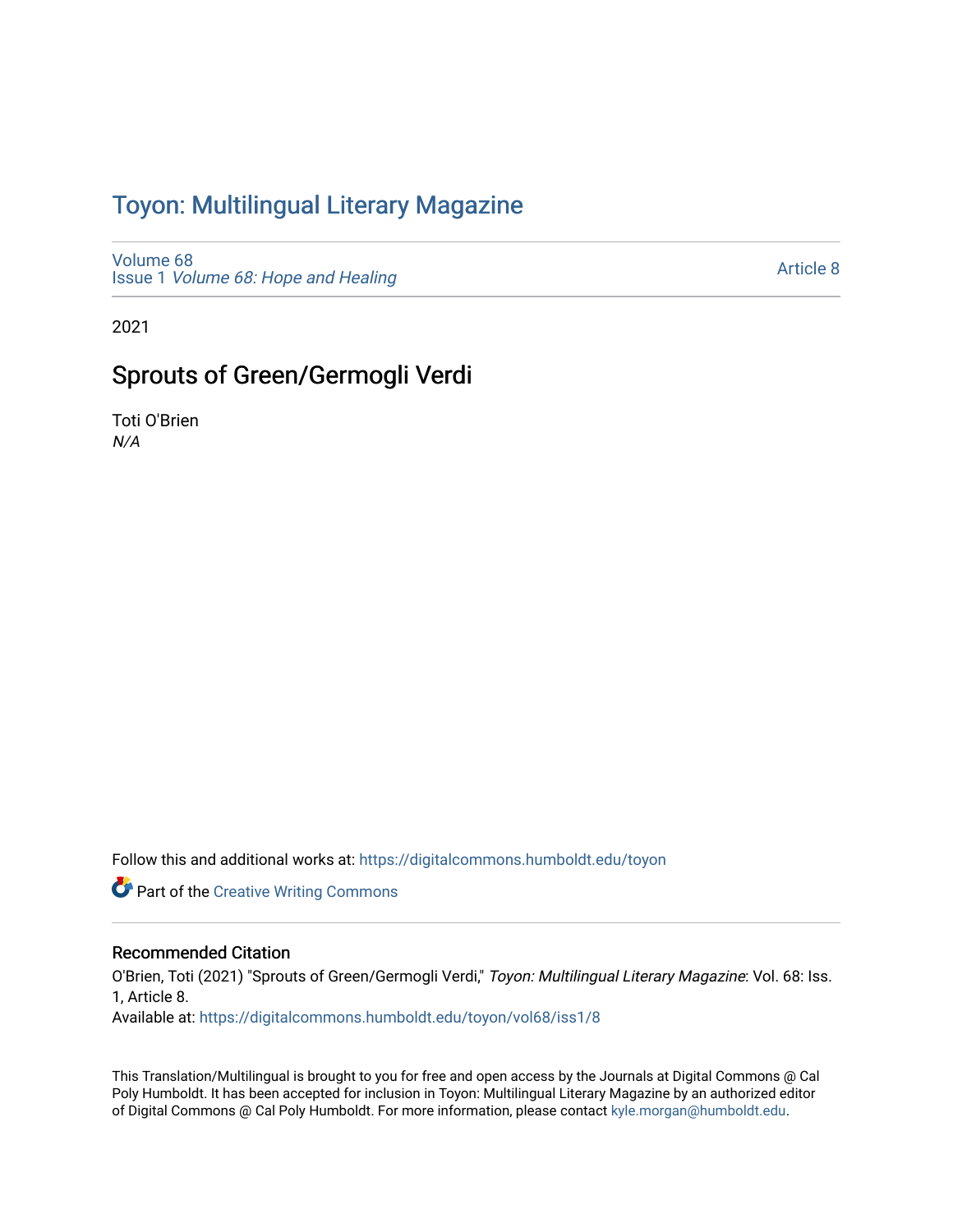

**Germogli verdi**

Maurizio Castè

La città si sveglia, attonita. Dunque Non eravamo immortali. La natura non ha del tutto Gettato le armi È ancora possibile la disfatta. Povere scimmie angosciate! Se unissimo le nostre fragilità Potremmo scampare il diluvio O perlomeno Affogare con dignità Ma ognuno è troppo occupato Ad afferrare il ramo più in alto. Su gli alberi, intanto, affiorano Teneri verdi germogli. Mi consola che il mondo Se la cavi benissimo -E forse meglio-Anche senza di noi.